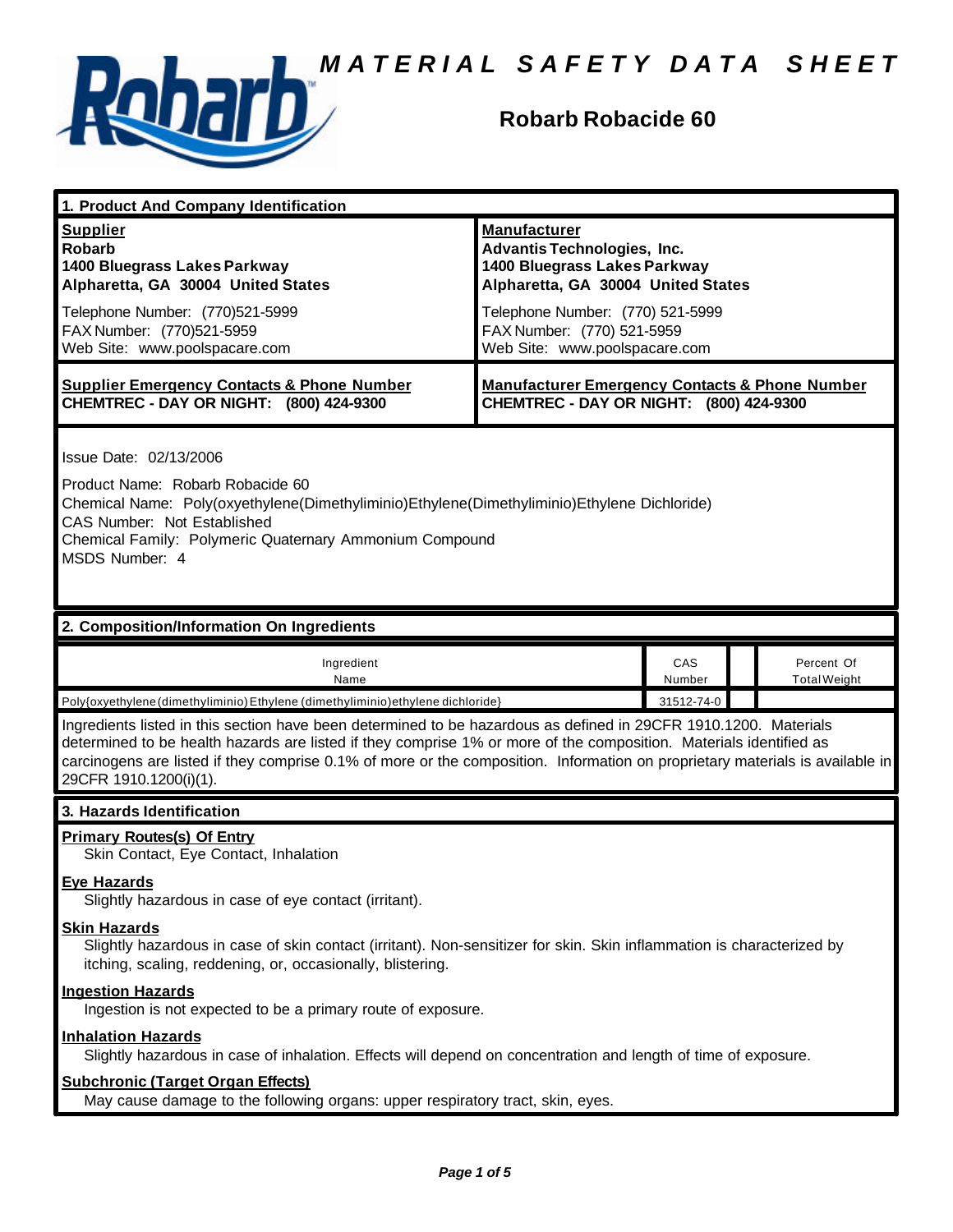# **Robarb Robacide 60**

# **3. Hazards Identification - Continued**

## **Chronic/Carcinogenicity Effects**

Not tested by the manufacturer. Not shown as a carcinogen by OSHA, IARC, or NTP. A two year rat carcinogenicity study showed a slight increase in c-cell adenomas in female rats. Studies with male rats and male and female mice did not show any evidence of carcinogenic response. This product is not considered a carcinogen.

#### **Signs And Symptoms**

Irritation of Eyes and Respiratory Passages

# **Conditions Aggravated By Exposure**

None Known

**First Aid (Pictograms)**



# **4. First Aid Measures**

#### **Eye**

Flush immediately with copious amounts of tap water or normal saline (minimum of 15 minutes). Take exposed individual to a health care professional, preferably an opthalmologist, for further evaluation.

#### **Skin**

Wash exposed area with plenty of soap and water. Repeat washing. Remove contaminated clothing and wash thoroughly before reuse. If irritation persists consult a health professional.

#### **Ingestion**

DO NOT INDUCE VOMITING. Rinse with copious amounts of water or milk, first. Irrigate the esophogus and dilute stomach contents by slowly giving one to two glasses of water or milk. Avoid giving alcohol or alcohol related products. In cases where the individual is semi-comatose, comatose, or is convulsing, DO NOT GIVE FLUIDS BY MOUTH. In case of intentional ingestion of the product, seek medical assistance immediately; take individual to nearest medical facility.

#### **Inhalation**

If exposure by inhalation is suspected, immediately move exposed individual to fresh air. If individual experiences nausea, headache, dizziness, has difficulty breathing or is cyanotic, seek a health care professional immediately.

# **Note To Physician**

No Specific Antidote is known. Treat Symptoms.

Evaluate Principal Route of Entry, Seek appropriate medical attention. Never give anything by mouth to an unconscious person.

# **Fire Fighting (Pictograms)**



# **5. Fire Fighting Measures**

Flash Point: >212 °F Flash Point Method: Closed Cup

# **Extinguishing Media**

Water fog, carbon dioxide, foam, dry chemical.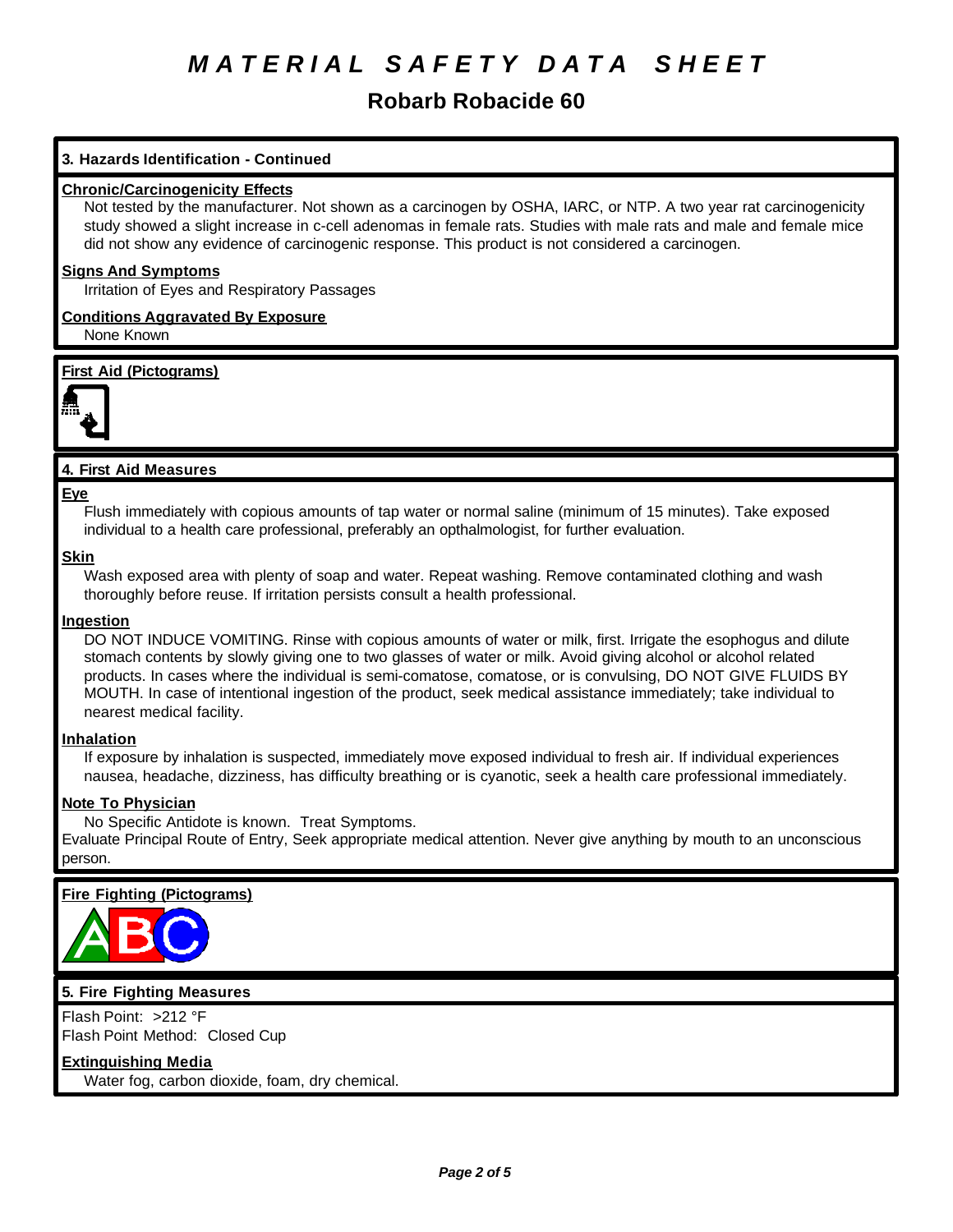# **Robarb Robacide 60**

# **6. Accidental Release Measures**

Contain and/or absorb spill with inert material (e.g. sand, vermiculite). Avoid release to the environment. Do not flush to sewer.

#### **Handling & Storage (Pictograms)**



# **7. Handling And Storage**

### **Handling Precautions**

Avoid contact with eyes. Wash thoroughly after handling. Wash hands before eating, drinking, or smoking.

#### **Storage Precautions**

Store in a cool dry place. Keep out of reach of children.

#### **Work/Hygienic Practices**

 Use safe chemical handling procedures suitable for the hazards presented by this material. Do not contaminate Water Food or Feed by storage or cleaning equipment.

### **Protective Clothing (Pictograms)**



#### **8. Exposure Controls/Personal Protection**

#### **Engineering Controls**

Local exhaust acceptable. Special exhaust not required

#### **Eye/Face Protection**

Safety glasses with side shields or goggles recommended.

#### **Skin Protection**

Chemical-resistant gloves.

#### **Respiratory Protection**

General room ventilation is normally adequate.

#### **9. Physical And Chemical Properties**

#### **Appearance**

Clear, pale yellow liquid

# **Odor**

Mild

Chemical Type: Mixture Physical State: Liquid Melting Point: 32 °F <0 °C Boiling Point: 212 °F >100 °C Specific Gravity: 1.15 g/cm3 Percent Volitales: Not established Vapor Pressure: Not established pH Factor: 6-8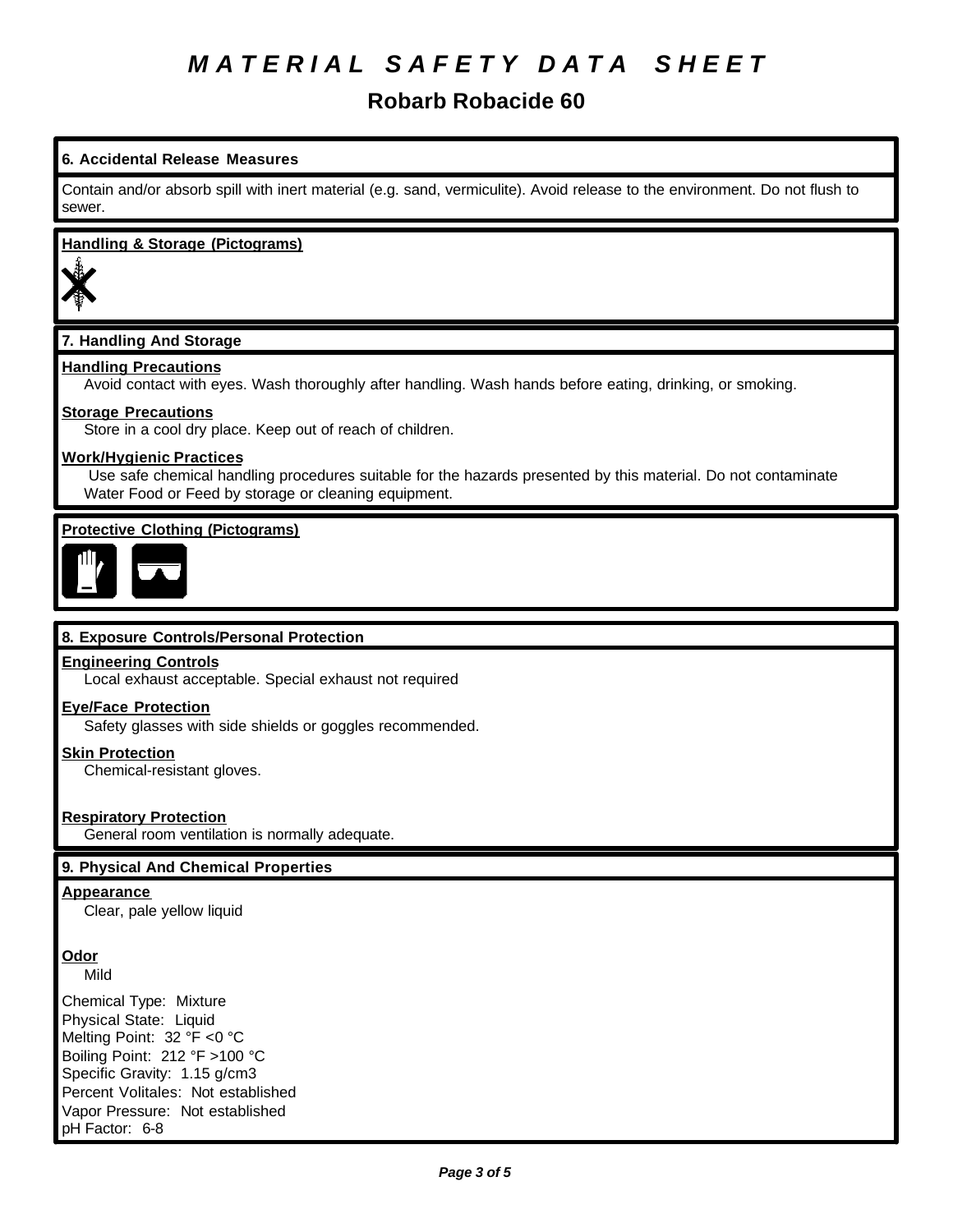# **Robarb Robacide 60**

# **9. Physical And Chemical Properties - Continued**

#### **Odor - Continued**

Solubility: Easily soluble in cold/hot water Viscosity: Kinetic: 125cS Evaporation Rate: Not established

#### **10. Stability And Reactivity**

Stability: Stable under normal conditions of use and storage

#### **Incompatible Materials**

Anionic Polymers

#### **Hazardous Decomposition Products**

Carbon monoxide may be formed upon burning.

#### **11. Toxicological Information**

#### **Skin Effects**

Dermal LD50 = >2000 mg/kg Rabbit

#### **Acute Oral Effects**

Oral LD50 = 1951 mg/kg Male rat Oral LD50 = 2587 mg/kg Female rat

#### **Acute Inhalation Effects**

Inhalation  $LD50 = 2.9$ ppm (4 hours) Rat

#### **12. Ecological Information**

#### **Acute Toxicity - Fish And Invertebrates**

LC50 = 0.37 mg/L 48 hours Invertebrate

LC50 = 0.26 mg/L 96 hours Fathead Minnow

LC50 = 0.21 mg/L 96 hours Bluegill sunfish

LC50 = 0.047 mg/L 96 hours Rainbow Trout

- LC50 = >600 mg/L 96 hours Sheepshead minnow
- LC50 = 13 mg/L 96 hours Mysid shrimp

#### **13. Disposal Considerations**

Refer to applicable local, state and federal regulations as well as industry standards.

#### **14. Transport Information**

#### **Proper Shipping Name**

Environmentally Hazardous Substance, Liquid, n.o.s. (Poly[oxyethylene(dimethyliminio)ethylene(dimethyliminio)ethylene dichloride]), Marine Pollutant

### **Hazard Class**

9, PGIII

#### **DOT Identification Number**

UN3082

#### **Additional Shipping Paper Description**

North American Emergency Response Guide No. 171 Not regulated by DOT for ground or air shipments [see exception for marine pollutants 49CFR171.4(c)].